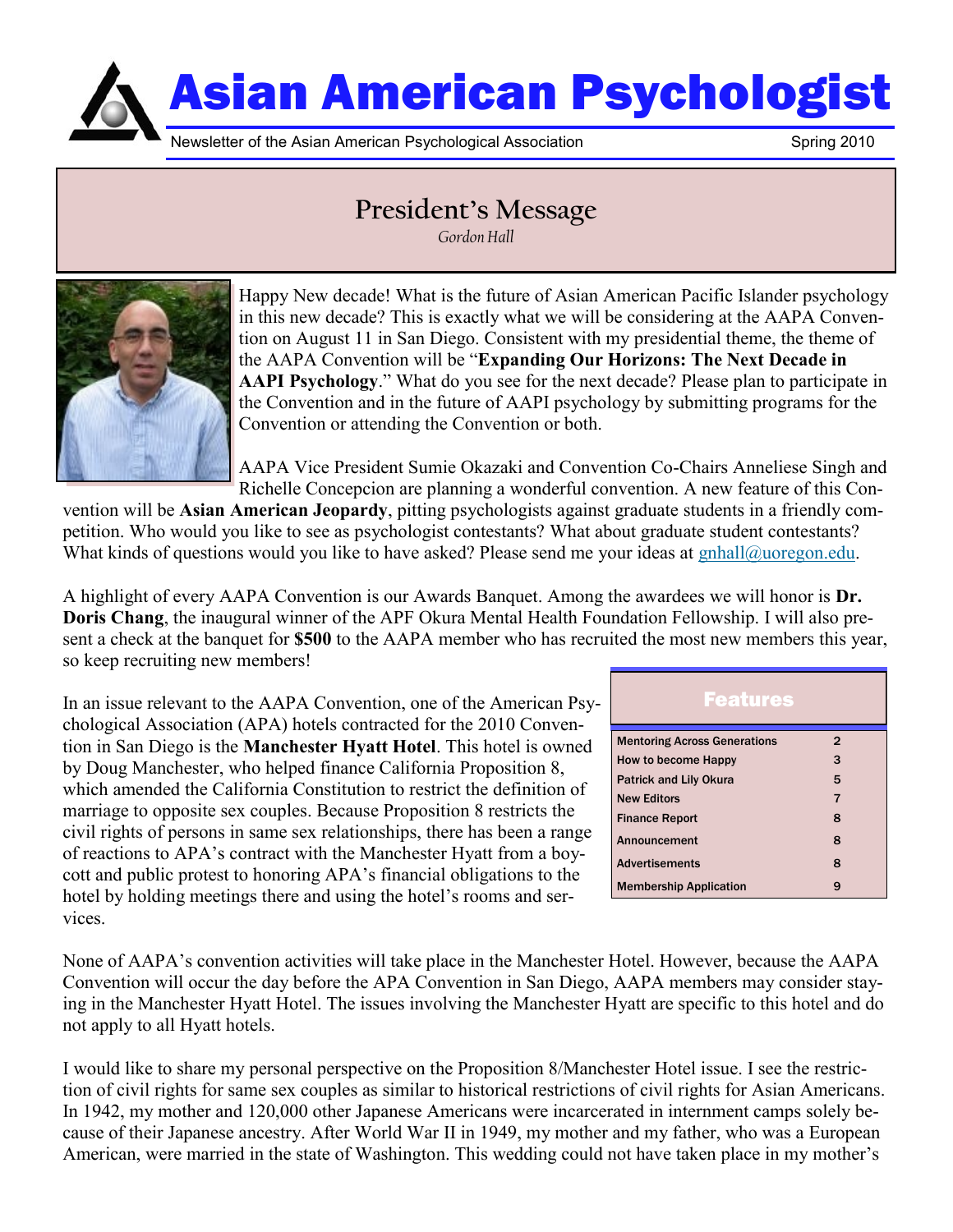native California nor in Oregon, where I live now, because interracial marriage was illegal at that time in all but a handful of U.S. states. Over time, most of the public has come to recognize these civil rights violations as wrong and that expanding the scope of civil rights benefits everyone. I believe that someday restrictions of civil rights for same sex relationships will be viewed in the same manner.

I realize that some of you may have moral or religious objections to same sex relationships. My graduate work was at Fuller Theological Seminary in the late 1970s and early 1980s, where I earned a masters degree in theology and a Ph.D. in clinical psychology. Fuller is an evangelical seminary. But even at Fuller, my Ethics professor, the late Dr. Lewis Smedes, considered the importance of stable, committed relationships, even among same sex couples. I am currently a member of the First United Methodist Church of Eugene. The congregation has voted to be a reconciling congregation, which means that we are inclusive, and welcoming and supportive of persons in same sex relationships. Thus, my faith guides me to stand in solidarity with persons in same sex relationships. Extending civil rights to same sex couples in no way diminishes the rights of different sex couples, but benefits everyone just as the extension of civil rights to people of color and to interracial couples has.

The AAPA Executive Committee has voted to boycott the Manchester Hyatt Hotel and not to use the hotel's services. We encourage each AAPA member to thoughtfully consider how to respond to this issue.

### **Mentoring Across Generations: Division on Women and Division of Students Collaboration**

*Kai Kok "Zeb" Lim*



Norman Vincent Peale once said, "*The more you loose yourself in something bigger than yourself, the more energy you will have*." With that quote in mind, the first everofficial collaboration between AAPA's Division on Women (DoW) and Division of Students (DoS) got started during the AAPA 2009 convention in Toronto. Lead-

ers from DoW, Debra Kawahara, Elayne Chou and Natacha Foo Kune and leaders from DoS, Judy Tan and Michelle Wang worked together to serve as discussion leaders to brainstorm and discuss ideas for the establishment of a possible mentor-mentee program between members of DoW and DoS. During the interactive session, participants working in two groups each answered one critical question.

Question 1: *Conceptually what guidelines can you suggest for creating ideal mentoring relationships?* 

Question 2: *Logistically, how would a formal ongoing mentoring program work?*

Thoughts in bullet form are as follows:

Question 1: Guidelines for ideal mentoring relationships

- Good match between mentor and mentee
- Reciprocal relationship mentor and mentee benefits from a mentoring relationship
- Transition from mentee to mentor to other individuals occurs as time passes
- Expectations/Ground rules are set-up up-front
- Motivating factors for practitioners to be mentors need to be explored
- Be clear about mentoring needs (e.g. licensure, research, teaching)

Question 2: Logistics of a formal ongoing mentoring program

- Match process happens electronically to facilitate communication between mentors-mentees
- Match based on gender, interests, age, stage in career, time commitments or expectations
- Match based on shared topics of interest
- Mentoring guidelines are clear to all parties involved
- Gender issues were raised, would female mentors be available for male mentees (the answer is yes, it's not limited to same gender mentoring relationships)
- Being aware of other concerns and issues from parties that are not present during this brainstorming session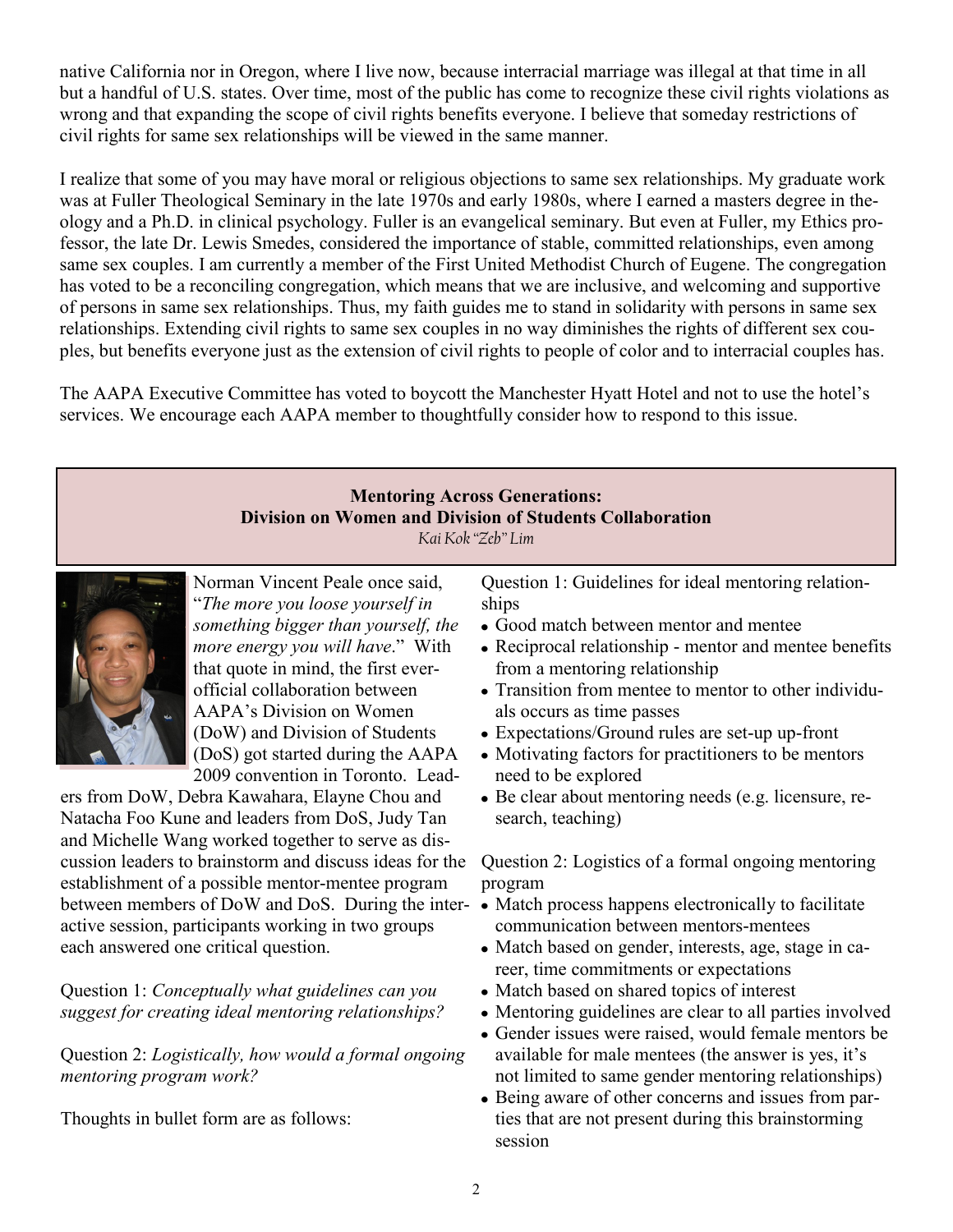From the points made pertaining to Question 1 above, it is apparent that an ideal mentoring relationship depends on a good fit between the parties involved. It follows that a mentoring relationships is a two-way street relationship, whereby the collaborative energy enriches everyone involved. However, as with any relationship, a transition for mentees to be future mentors also needs to occur so that new mentees are mentored and nurtured professionally. An important point was raised during the discussion; given that most mentoring relationships tend to occur in academia, mentoring relationships between practitioners and aspiring practitioners need to be explored more.

There are some elements of overlap between the points made for Question 1 and Question 2. Being clear about mentoring goals, setting clear guidelines for the mentoring relationship along with finding a good match between mentors and mentees are important issues to be addressed. Now, given the advent of technology, use of telephones, emails and other electronic communication devices might be in play to foster smoother communication between mentors and mentees. And, just like mentoring is a process, developing a formal mentoring program between DoW and DoS should also be a process where continual feedback would be actively solicited so that the program runs smoothly.

Special thanks to all members of the interactive session who participated actively to contribute ideas to what would work in an inter-division collaboration. For the members of the session, you know who you are, may the words of Helen Keller, "*The unselfish effort to bring cheer to others will be the beginning of a happier life for ourselves*" continue to inspire you to do great things in the future!

For readers of this column, if you have any ideas to contribute to the development of a mentor-mentee program for Division on Women and Division of Students, feel free to contact leaders of any of these two divisions (DoW or DoS) within AAPA.

## **How to become Happy**

*Darcy S. F. Ing*



Most of us want to be happy. Some people think happiness is their inalienable Constitutional right. Unfortunately, this is not exactly true. As Benjamin Franklin once wrote, "The Constitution only gives people the right to pursue happiness. You have to catch it yourself." Many people spend a lifetime in this pursuit. The path to happiness can reveal itself in a dazzling epiphany. Other times stubborn persistence through numerous obstacles is needed. Seeking happiness can be like chasing a rainbow, tantalizingly close, yet always out of reach.

What makes people happy? Is it money? There is no doubt that in these difficult times, having enough money for basic needs can make a big difference for struggling families. However, after the necessities are taken care of, the more money people have, the more things they seem to want. Some celebrities are very rich and always spending huge amounts of money. While they seem to take pleasure in their purchases, to the outside observer, these material things do not seem to be enriching their lives emotionally or enabling fulfillment. If not money, what does make people happy?

What about achieving a long sought-after goal? Some people keep moving forward, checking things off the list, finding the perfect house, car, life partner, or career. When one item is achieved, they add something else to the list. I do not know if these people are truly happy. What I do know is that they are always busy. When asked about their happiness, these people would say, "Well, I have what I always wanted." When asked if this is all there is, they may just look at you blankly or say, "Yes, this is all there is." Is it?

Happiness can occur while we are doing something we love. Mihaly Csikszentmihalyi describes a state of effortless concentration and joy that he calls "flow." Flow is complete immersion, the oneness of self and the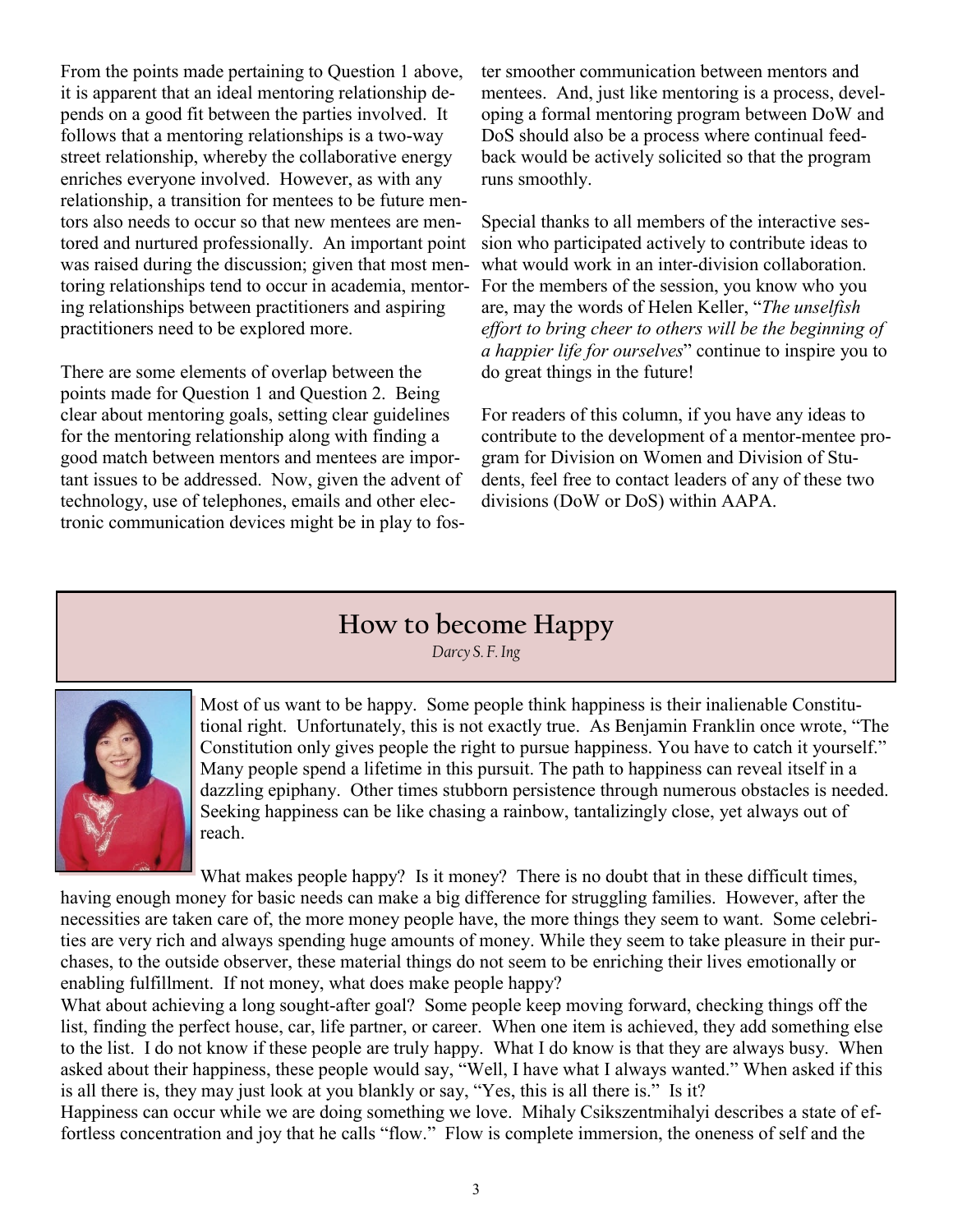experiences through which you are engaging in, such as running, singing, hiking, painting, or any other activity. Flow occurs also in intense moments of life. When we are fully challenged in a way that matches our abilities, we are "in the zone," even in an ecstatic state. Csikszentmihalyi describes flow as an essential ingredient of happiness. Paradoxically, people often realize that this is happiness only after the event is over. To realize your feelings and experiences during the flow, you would have to stop what you were doing, and therefore no longer be in the moment. Does this mean you cannot be happy and realize it at the same time? Maslow described a hierarchy of needs, in which happiness could only be realized when other biological, social, or psychological needs were met. I am not so sure that is correct. Many troubled people can find moments of happiness, regardless of whether or not their basic needs are met. Though carrying difficult burdens, people may still find pleasure in nature, sharing a meal with a friend, or time alone. These happy moments do not mean troubles go away entirely, that poverty is gone or chronic depression alleviated. The happy moments do make bearing one's problems a little easier. As Helen Keller once wrote, "A happy life consists not in the absence, but in the mastery of hardships."

Research shows us that optimists tend to be happier than pessimists are, especially during hard times. Optimists see obstacles as minor setbacks; they would take more risks, seek opportunities and have faith in themselves. They have a more balanced lifestyle, internal locus of control, fewer distorted thoughts, and appropriate boundaries. In an essay I wrote for the book *Women's Paths to Happiness,* (available at www.amazon.com and at www.womenspathstohappiness.com), I described some ways to find happiness during difficult times. These include spending time with supportive others, enjoying nature, unstructured playtime, and allowing time for beauty. Viewing the glass as half-full instead of half-empty, finding joy in special moments, making time and appreciating these special moments, all make life a little easier.

Research also tells us that cultivating a positive attitude can actually bring more things that are positive into one's life. Positive people are healthier, have stronger relationships, better coping mechanisms, job satisfaction and overall well-being. Changing perspective and being more grateful for what you already have makes a big difference. When you look for more things that are positive in your life, you tend to find them. The only thing we can truly control is ourselves. We cannot control what happens to us, and often times cannot even predict it, but we can control our reactions. Ultimately, this means that your happiness depends on you. Happiness comes down to how we live in the world, how we approach living. Happiness comes from a positive outlook on life and how this is put into practice. You can become happier by choosing to be.

## **AAPA Listserv**

To signup for the AAPA listserv, send an email to [majordomo@sfsu.edu.](mailto:majordomo@sfsu.edu) In the body of the email type (minus the quotes) "subscribe aapa"

To send a message to the entire listserv email your contribution to [aapa@sfsu.edu](mailto:aapa@sfsu.edu).

#### Midwestern University in Downers Grove, IL Opening for Program Director in Behavioral Medicine Program

 Candidates must have a doctoral degree in clinical psychology from an APAaccredited program with at least 5 years of clinical and academic experience; should possess relevant experience in and demonstrated commitment to teaching, a record of scholarly activity, excellent communication skills, and the ability to lead the Behavioral Medicine Program through the APAaccreditation process. The Program Director should have the academic credentials commensurate with the faculty rank of Associate Professor; this is a tenure-track position. Salary and benefits are competitive.

Please go to [www.midwestern.edu](http://www.midwestern.edu/) for a full description of position. - EOE m/f/d/v -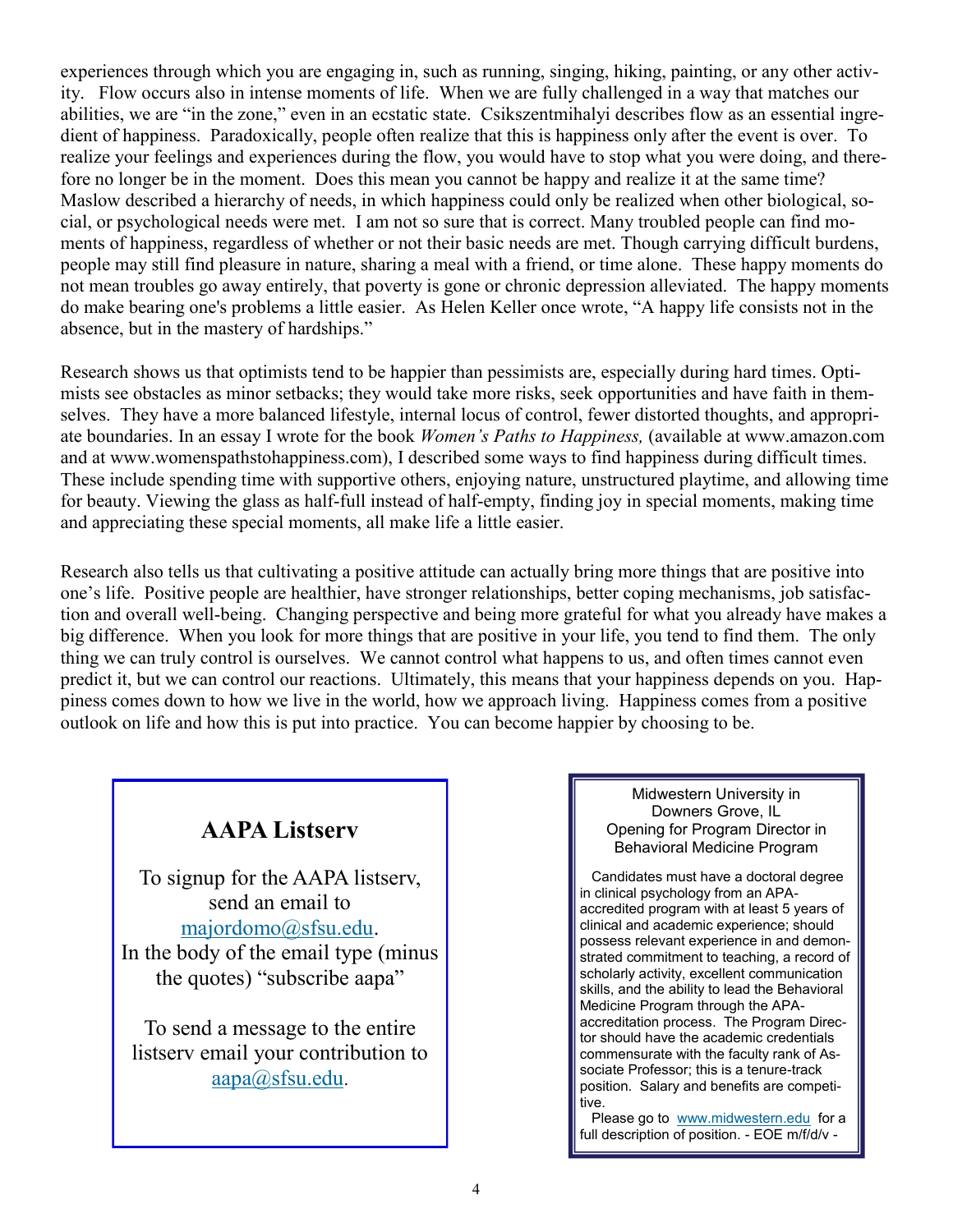# **Patrick and Lily Okura: Story of a Social Activist Couple**

*Kai Kok "Zeb" Lim*



It is hard to understand what makes some people overcome adversity while others crumble under it. Nonetheless, it is always inspiring and beneficial to learn from those who made the most out of their life challenges. Patrick and Lily Okura, Japanese Americans who were interned in relocation camps during World War II, used their experience

as grist for social justice for Asian Americans and African Americans in the country.

Kenji Miyazawa, a social activist in Japan once said, "*We must embrace pain and burn it as fuel for our journey*." We are privileged that the Okura couple used their challenges to blaze a path for many Asian American psychologists in the country.

For being World War II wartime internment survivors, they each received a \$20,000 reparation payment from the federal government and a letter of apology from President George H. W. Bush. The Okuras used their combined \$40,000 compensation, along with personal savings to set up



Lily and Patrick Okura Photo reprinted with the permission by the NAPAFASA.

**Who is Kiyoshi Patrick Okura?**

Kiyoshi Okura was born September 26, 1911 in Los Angeles to first-generation Japanese American parents. Growing up, he was outstanding in both school and sports. After earning his bachelor's degree in psychology at the University of California, Los Angeles (UCLA), he continued his master's degree in psychology at UCLA, given that only one Asian American was admitted to each medical school in West Coast schools back then. He was the first person of Japanese ancestry to do graduate work in Psychology at UCLA. After graduation, he worked as chief personnel examiner for the Los

> Angeles Civil Service Commission, serving as the city's highest-ranking Japanese American public servant. He was given the name "Patrick" because his colleagues thought that Okura was similar to the Irish O'Kura last name, hence, he should have an Irish first name too.

While at the internment camp, Patrick and Lily Okura eventually were able to move to join the staff of Father Edward Flanagan's Boys Town in Nebraska, an integrated orphanage for troubled youths. Patrick became the Boys Town's staff psychologist, and stayed on at Boys Town for 17 years after the war. While in Nebraska, Patrick worked for the state as mental health

the Okura Mental Health Leadership Foundation.

Only a few months into their marriage, the Okura found themselves sleeping on straw mattresses in an 8-by-8-foot horse stable at Santa Anita Race Track, at Arcadia, CA. Yet, when jobs opened up at Father Flanagan's Boys Town outside Omaha, Nebraska, the Okura couple helped identify suitable individuals for those positions, almost missing out on the opportunity to leave the internment camp themselves. As Daisaku Ikeda says, "*A person, who no matter how desperate the situation, gives others hope, is a true leader*."

planner and started five mental health centers. In addition, he helped develop Nebraska's juvenile court system and was a county chief probation officer. Furthermore, he founded a Nebraska state chapter of the Japanese American Citizens League (JACL) and became the organization's national president in 1962. In 1963, when the March on Washington took place with Dr. Martin Luther King, Jr., Patrick encouraged JACL participation in the event and stood side by side with African Americans fighting for social justice.

In 1970, Dr. Bertram Brown, a psychiatrist and head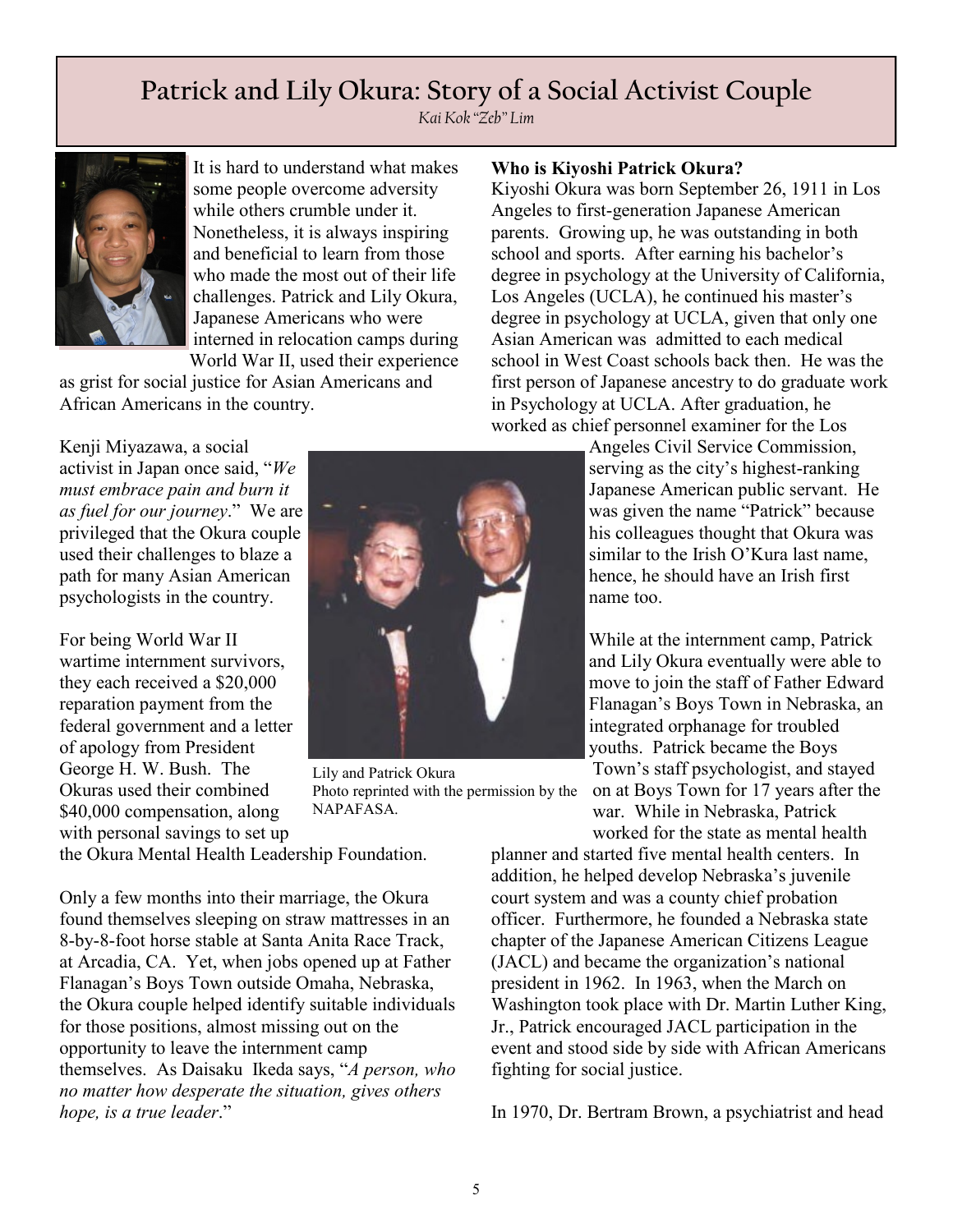of NIMH offered Patrick a job in Washington as his executive assistant. Although the pain of the internment camp and social injustice by the federal government still stung, this offered the opportunity to plan programs to help minorities and other members of underprivileged groups. The next 15 years at NIMH included assessing the mental health needs of Vietnamese refugees after the Vietnam War, creation of ethnic task forces and scholarships for minorities to become mental health professionals, and initiatives to establish communitybased training programs for Asian American social workers. Patrick Okura's position at National Institute of Mental Health (NIMH) also opened many opportunities for ethnic minority psychologists, and he was responsible for helping found the Asian American Psychological Association.

### **Who is Lily Arikawa?**

Lily Arikawa was born on January 20, 1919 in Santa Barbara to first-generation Japanese American parents. Growing up, she was a beauty queen of Long Beach, CA. She was talented in Japanese dancing, *koto*, and the *samisen*, and also in piano and ballet lessons. Lily completed her bachelor's degree in business administration at Long Beach Business College (now Long Beach State College).

At the Santa Anita racetrack, she was secretary to the director of education and recreation of the center. In Omaha, Nebraska, she was first secretary at Boys Town, then the Young Women's Christian Association (YWCA), progressing upwards all the way to Acting Director of the YWCA. These early positions enabled her to become the administrator of the C. Louis Meyer Therapy Center, a rehabilitation center for children with various types of disabilities on the University of Nebraska College of Medicine campus. In Washington, Lily was the Director of Personnel Services at the Corporation for Public Broadcasting. Lily continues her involvement with JACL, Altrusa Club, and YWCA in various capacities in Washington.

### **Okura Mental Health Leadership Foundation**

The mission of the Foundation is to foster and promote education, research and services in the areas of mental health and human services. Through the provision of fellowships, scholarships, stipends, and grants for Asian American and Pacific Islanders professionals, students, and related organizations, future leaders are groomed and supported. In fact, Dr. Wei-Chin Hwang, clinical psychology professor at Claremont McKenna College and AAPA member, recipient of the 2009 AAPA Early Career Award for Distinguished Contributions, was an Okura Mental Health Leadership Foundation Fellow back in 2002.

The Okura couple, through their estate, has generously provided the Asian American Psychological Association and American Psychological Foundation with a new \$75,000 grant that will be disbursed in three awards of \$20,000 each over 3 years for proposals that emphasize research, training, and service respectively. Ford Kuramoto, vice president of the Okura Foundations says that he hopes the grant will help fund ideas that will improve culturally competent research and service to people in the Asian American and Pacific Islander community.

Dr. Doris Chang, clinical psychology professor at New School of Social Research at New York City is the winner of the new grant for a proposal that emphasizes research. Congratulations!

It is important to have inspirational tales of Asian Americans leaders and productive community members: those who manage to help us thrive amidst challenges and serve a community beyond themselves. I hope that the story of the Okura couple inspires you do the same in your own ways.

### Further readings:

Kugel, R. B. (2009). *Victory without Swords: The Story of Pat and Lily Okura - Japanese American Citizens in 1941 America*. Westminster, MD: Heritage Books, Inc.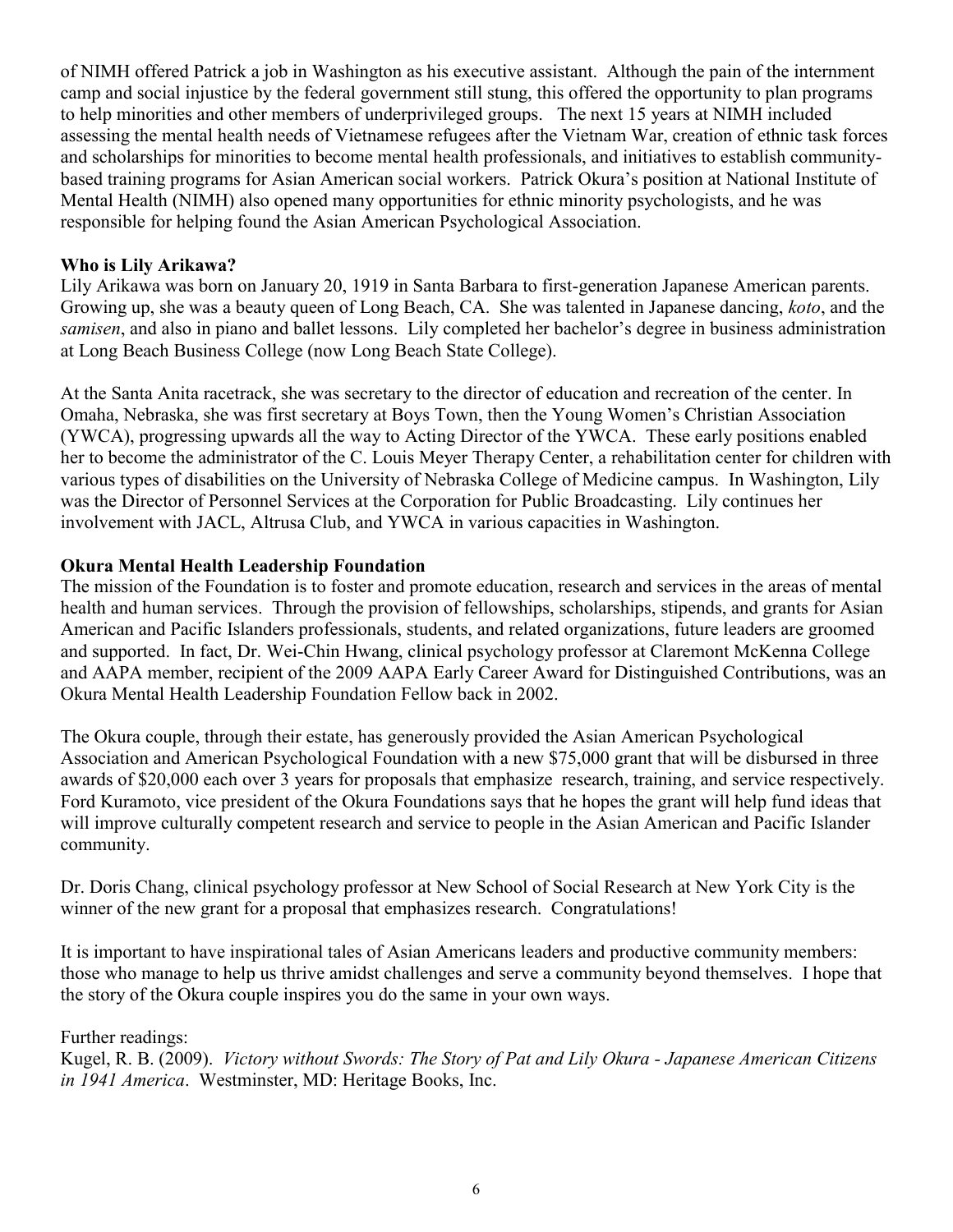Munsey, C. (2010). *A continuous gift: A foundation started by K. Patrick and Lily Okura focuses on improving the lives of Asian Americans and Pacific Islanders*. APA Monitor, 41, pp. 70.

Internet link: Okura Mental Health Leadership Foundation description: <http://www.columbia.edu/cu/ssw/projects/pmap/okura.htm>

AAPA Okura Community Leadership Award: <http://www.aapaonline.org/membership/okura.shtml>

## **Welcome to Our Three New Editors!!**

*Tigerson Young*

The success of the AAPA Newsletter, Asian American Psychologist, depends on a team of dedicated individuals. We are privileged to have three new addition members to our team. Please join us and extend a big, warm welcome to our three new editors!!



**Bai-Yin Chen** is a licensed counseling psychologist in the state of California. Bai-Yin works in the Counseling and Psychological Services (CAPS) at University of California, Davis (UCD). She received her Ph.D. in Counseling Psychology from Ball State University. Bai-Yin completed her pre-doctoral intern-

ship at Texas A&M University's Student Counseling Services. Prior to her employment with UCD, she worked in the Counseling Center at Bowling Green State University. Bai-Yin enjoys working with college students from diverse backgrounds. Her areas of clinical interests include issues of multiculturalism/ diversity, women's health and well-being, development, identity, and interpersonal relationships. In addition to the provision of individual counseling, Bai-Yin runs a Women's Group at CAPS. She is also the Coordinator of Group Services at CAPS. Bai-Yin has a strong interest in training and supervision as well. In her leisure time, she hikes in the Sierra and San Francisco Bay Area. She looks forward to working with the AAPA Newsletter team and all AAPA members!



**Hannah Nguyen** is a 3<sup>rd</sup> year doctoral student in Social Welfare at the University of California, Los Angeles. Hannah has worked with various API communities in areas of health outreach and education, counseling, program development, and community partnerships. She

served as the Vietnamese program

coordinator for the Racial and Ethnic Approaches to Community Health 2010/ U.S. - Health Access for Asian Pacific Seniors Project in Los Angeles and Orange Counties. Her research interests include cross cultural considerations in mental health services, community-based participatory research, and collaborations between mental health agencies and spiritual leaders in the Asian American community.



**Jane Yang** is a licensed psychologist and the Coordinator of Outreach and Consultation Programs at the Emory University Student Counseling Center. Dr. Yang received her Ph.D. in Counseling Psychology from the University of Southern California. Her clinical interests include: (1) The identity development of racial/ethnic minority indi-

viduals. (2) Women's issues, including intimate partner violence, with particular focus on the experiences of racial/ethnic minority women. (3) Spiritual concerns. Dr. Yang's research interests include: (1) Do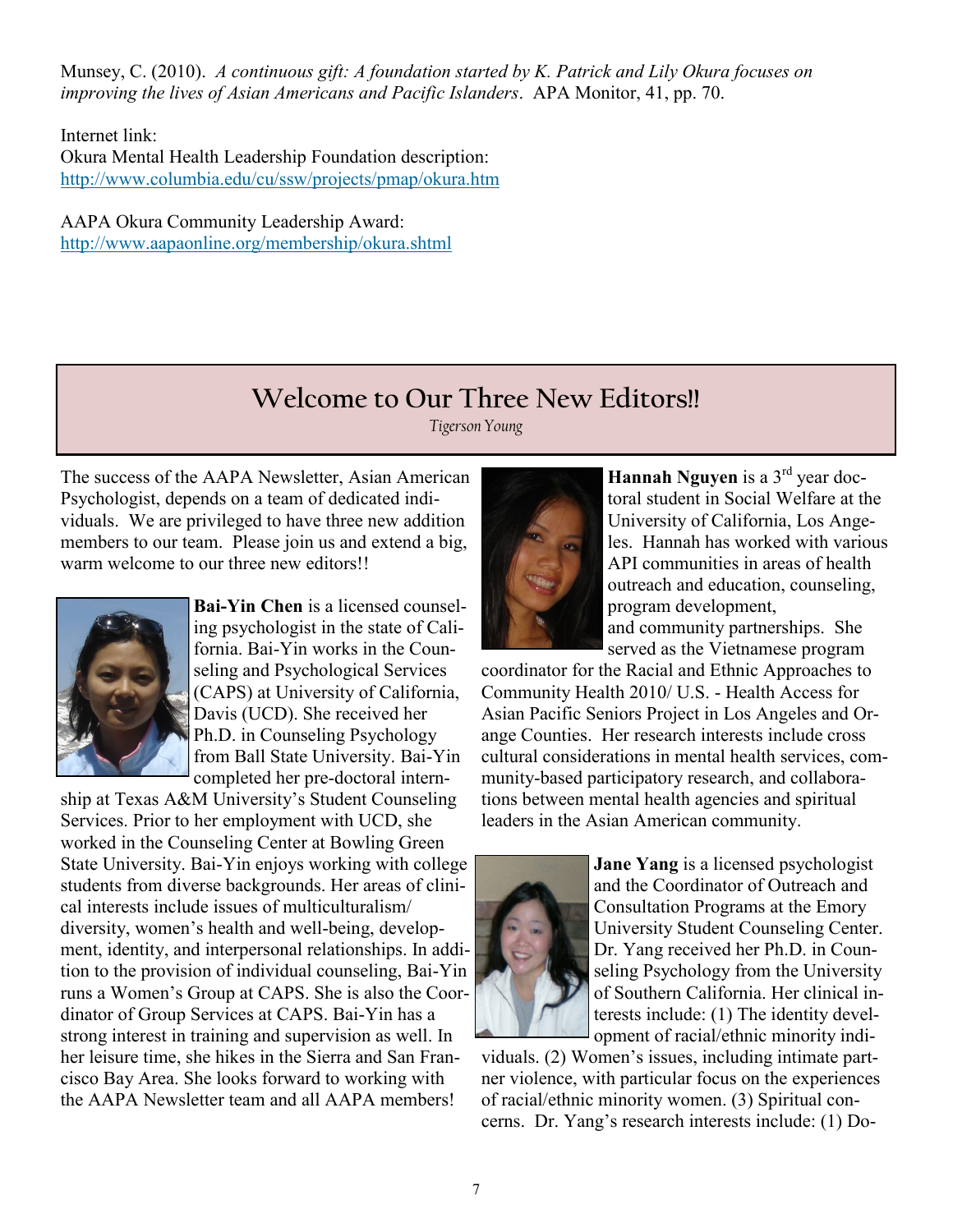mestic violence in Asian ethnic communities. (2) The impact of migration on family functioning and family relationships. Dr. Yang is passionate about working in under-served communities and in assisting individuals and families with building upon the strengths they already possess, as well with developing new strengths to meet life's unexpected challenges. As such, her work at Emory's Counseling Center and in the community focuses on prevention education and early intervention in managing mental health concerns.

## **Finance Report**

*Krista M. Chronister*



As the Finance Officer, I am pleased to report the continued excellent fiscal health of our organization! As of January 21, 2010, we have \$55,568.38 in a savings account and \$11,660.95 in a checking account with E\*Trade Bank, for a total of \$67,229.33.

I would again like to encourage members to consider making a tax-deductible donation to AAPA. We are a non-profit organization run completely by dedicated volunteers whom you elect. We strive to offer quality programming and opportunities for mentoring and networking throughout the year as well as at our annual conference. We keep registration costs as low as possible to help us cover our expenses for hosting the convention. Any profits we generate are applied toward student awards or other programming.

Donations of any amount are always much appreciated and are tax deductible! We accept donations in the following categories: **AAPA General Fund, Dissertation Grant, Best Poster Award, Student Travel Award, and Division on Women Fund**. If you have any questions about these funds or would like more information on how the money is used in each fund, please do not hesitate to contact me.

As always, please feel free to contact me at  $\text{kmg}(a)$  uoregon.edu for donations, questions, concerns, or suggestions for improvement.

| <b>ACCOUNT</b> | Amount      |
|----------------|-------------|
| Checking       | \$11,660.95 |
| Savings        | \$55,568.38 |
| <b>TOTAL</b>   | \$67,229.33 |

## Announcement

Promoting Psychological Research and Training on Health Disparities Issues at Ethnic Minority Serving Institutions Grants (ProDIGs)

The ProDIGs Initiative seeks to increase the capacity of faculty at ethnic minority serving postsecondary institutions to engage in health disparities research. It also encourages student involvement in health disparities research training at early levels of the educational pipeline. Five to seven awards are given each year to early career faculty for highly focused research or program/curriculum development activities that are preliminary to the preparation of a federal or foundation funding proposal. Each award includes a small grant, approximately \$5000 to \$6500, and attendance at a professional development, mentorship, and networking workshop. All applicants should submit a detailed concept paper describing the proposed project. For more information, visit [http://www.apa.org/pi/oema/programs/prodigs\\_home.html.](http://www.apa.org/pi/oema/programs/prodigs_home.html)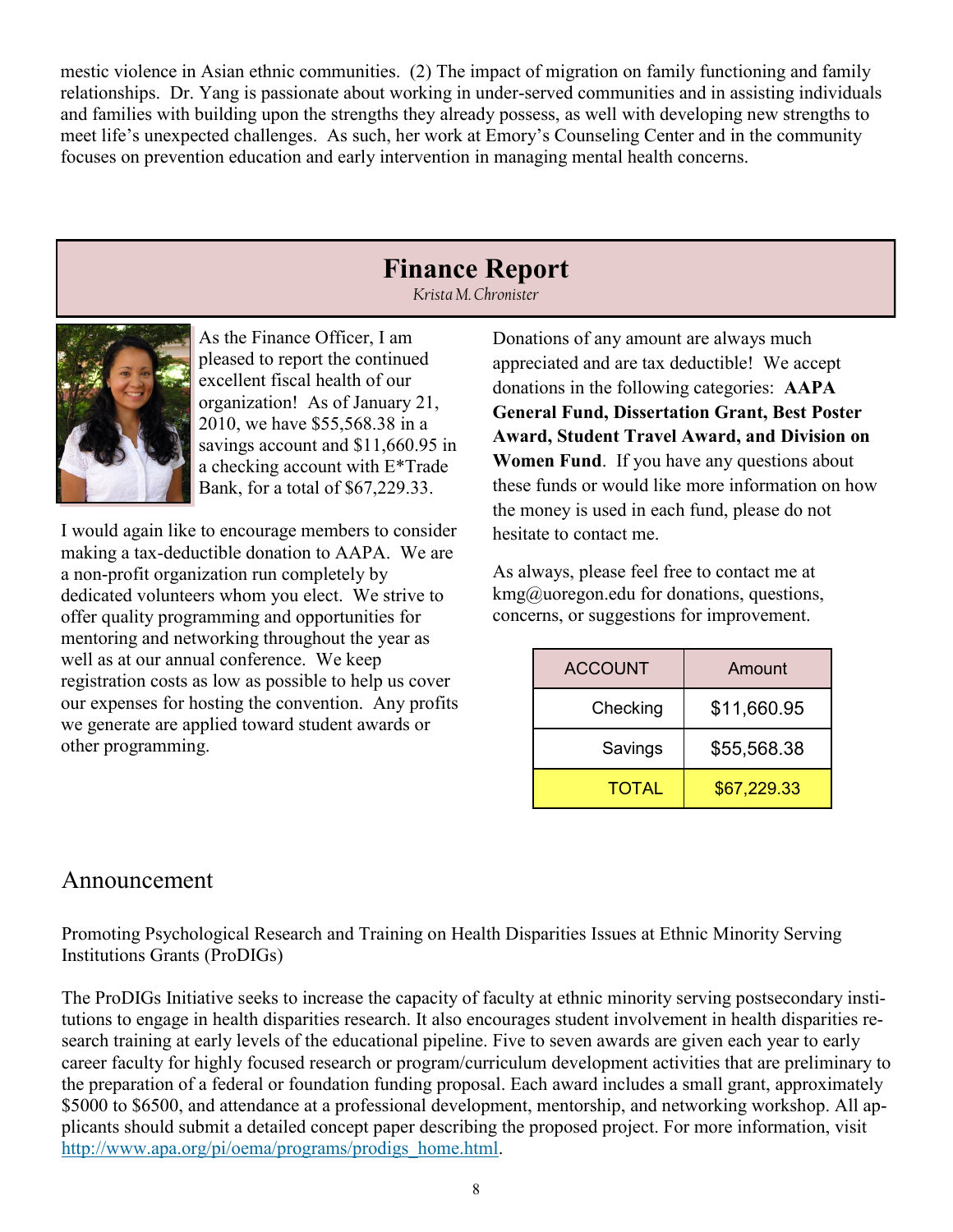## **2010 AAPA Membership Application**

|                                |                                                 | Highest degree earned: Vear degree earned: Vear degree earned:                                                                                                                                                                         |          |
|--------------------------------|-------------------------------------------------|----------------------------------------------------------------------------------------------------------------------------------------------------------------------------------------------------------------------------------------|----------|
|                                |                                                 | Institution from which this degree was earned:<br><u> and the contract of the contract of the contract of the contract of the contract of the contract of the contract of the contract of the contract of the contract of the cont</u> |          |
| <b>Ethnicity:</b>              |                                                 | <b>Example 26 Languages (other than English)</b>                                                                                                                                                                                       |          |
|                                | <b>Research/Practice Interests (5-6 words):</b> |                                                                                                                                                                                                                                        |          |
|                                |                                                 | Areas in psychology in which you received or will receive your degree (e.g., clinical, I/O, social, etc)                                                                                                                               |          |
|                                |                                                 | I permit AAPA to release my contact information (name, address, email) and/or research interests:                                                                                                                                      |          |
|                                |                                                 |                                                                                                                                                                                                                                        | $YES$ NO |
| To professional organizations? |                                                 |                                                                                                                                                                                                                                        |          |
|                                |                                                 | In AAPA member directories (e.g., print or on the website)?                                                                                                                                                                            | $YES$ NO |
| To prospective employers?      |                                                 |                                                                                                                                                                                                                                        | YES NO   |
|                                |                                                 | Professional & Retiree/Emeritus Members--Please complete these items:                                                                                                                                                                  |          |
|                                |                                                 | Institutional/Organizational affiliation (if employed, current; if retired, previous and year retired):                                                                                                                                |          |
|                                | <b>Position Title (current/previous):</b>       |                                                                                                                                                                                                                                        |          |
|                                |                                                 |                                                                                                                                                                                                                                        |          |
|                                |                                                 | <b>Student Members only--Please complete these items:</b>                                                                                                                                                                              |          |

*Please Note: Membership in AAPA runs January 1 – December 31 yearly, regardless of when membership dues are received. However, dues received after September 30 will be applied to the following year's membership. Checks not honored by your financial institution will be subject to a \$25.00 fee. If you wish to use a credit card to pay for your membership dues, please use the on-line form available on our website, [www.aapaonline.org.](http://www.aapaonline.org) The form is found in the membership area of the website.*

Please make check out to **AAPA** and send this entire form with your payment to: **Asian American Psychological Association, 5025 North Central Avenue, PMB #527, Phoenix, AZ 85012**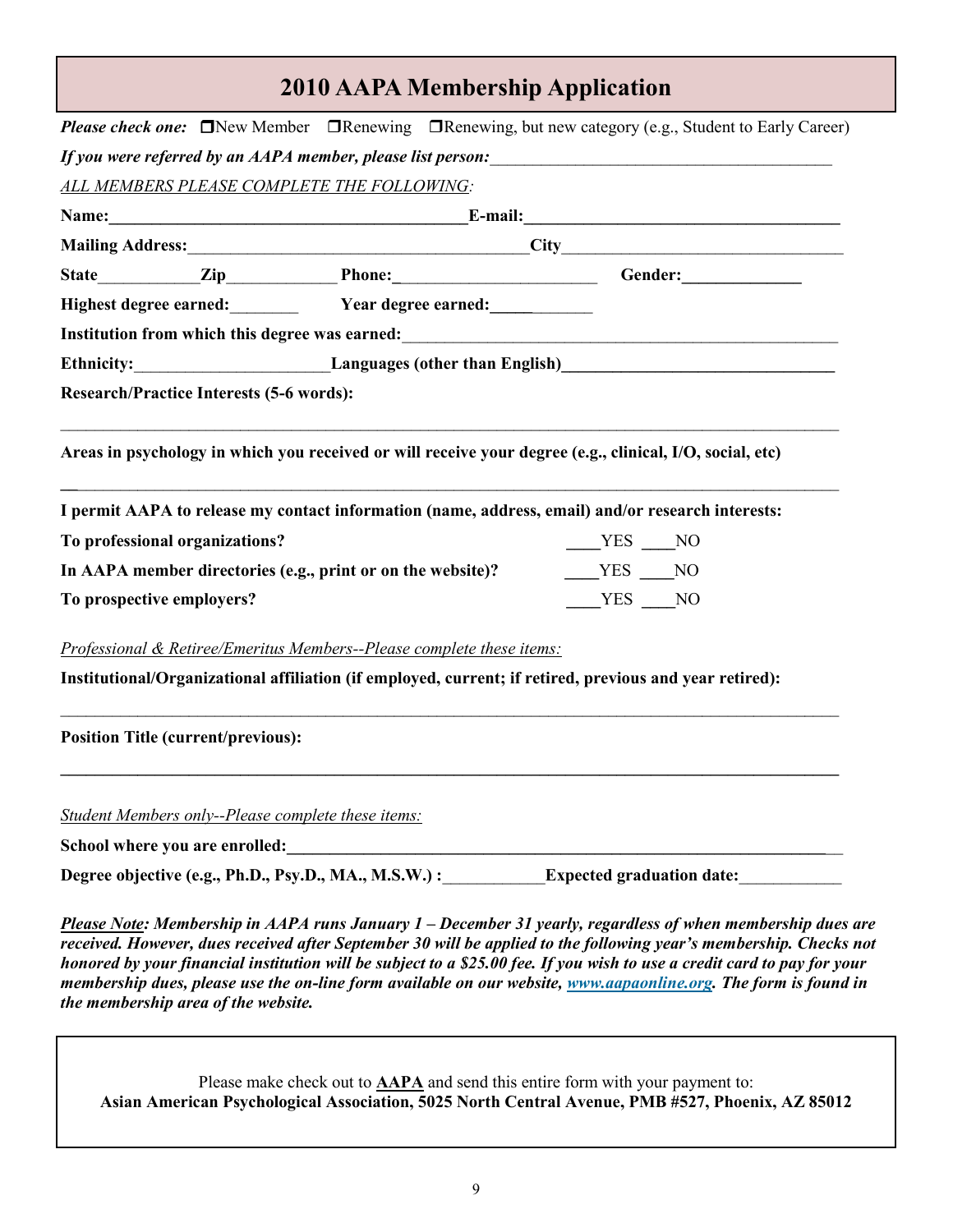### *Description of Membership Statuses*

**Professional Members -** Persons with a master's or doctorate degree in psychology, mental health, health, or related fields and/or professionals whose work and interests are consistent with the purposes of the Association.

**Early Career members -** Professional members who are within 2 years of receiving their terminal degree and who hold positions as post-doctoral interns, post-doctoral fellows, assistant professors, or comparable level positions. Members can remain in this status for a maximum of two years.

**Retiree/Emeritus members -** Professional members who are retired from their positions. These persons must have been a member of AAPA for at least 5 years before paying dues at this level. Retiree/emeritus members pay dues at one-half the rate as professional members.

**Student members -** Undergraduate or graduate students in psychology, counseling, mental health, or related fields. *Student members of AAPA also automatically become members of the Division on Students with no additional fee.* Six dollars in dues support the Student Division, while the remaining monies support AAPA.

**Associate Organization members -** Include, but are not limited to, organizations interested in the purposes and objectives of the Association.

| <b>DUES &amp; DONATIONS</b>                       |                                                          | <b>AMOUNT</b>        | <b>ENCLOSED</b> |
|---------------------------------------------------|----------------------------------------------------------|----------------------|-----------------|
| A. General Membership (1year)                     | <b>Professional Member</b>                               | \$70.00              | $\mathbf S$     |
|                                                   | <b>New Professional Member</b><br>(1 <sup>st</sup> year) | \$50.00              | $\mathbf S$     |
|                                                   | <b>Retiree/Emeritus Member</b>                           | \$20.00              | $\mathbf S$     |
|                                                   | <b>Early Career Professional</b><br><b>Member</b>        | \$50.00              | \$              |
|                                                   | <b>Student Member</b>                                    | \$35.00              | $\mathbf S$     |
|                                                   | <b>Associate Organization Member</b>                     | \$70.00              | $\mathbf S$     |
| <b>B.</b> Division on Women <sup>1</sup>          | <b>Professional Member</b>                               | \$15.00              | $\mathbf S$     |
|                                                   | <b>Student Member</b>                                    | \$6.00               | $\mathbf S$     |
| C. Division on South Asian Americans <sup>1</sup> | <b>Professional Member</b>                               | \$15.00              | $\mathbf S$     |
|                                                   | <b>Early Career Professional</b>                         | \$10.00              | $\mathbf S$     |
|                                                   | <b>Student Member</b>                                    | \$6.00               | $\mathbf S$     |
| $D.$ Donations <sup>2</sup>                       | <b>General Fund</b>                                      | \$25<br>\$35<br>\$50 | $\mathbf S$     |
|                                                   | <b>Dissertation Grant</b>                                | \$25<br>\$35<br>\$50 | $\mathbf S$     |
|                                                   | <b>Best Poster Award</b>                                 | \$25<br>\$35<br>\$50 | $\mathbf S$     |
|                                                   | <b>Student Travel Award</b>                              | \$25<br>\$35<br>\$50 | $\mathbf S$     |
|                                                   | <b>Division on Women</b>                                 | \$25<br>\$35<br>\$50 | $\mathbf S$     |
|                                                   | <b>Division on South Asian</b><br><b>Americans</b>       | \$25<br>\$35<br>\$50 | $\mathbf S$     |
| <b>TOTAL AMOUNT ENCLOSED</b>                      |                                                          |                      | $\mathbf S$     |

*<sup>1</sup>Membership in the Division on Women or Division on South Asian Americans is optional, but you must be a member of AAPA to join DoW or DoSAA.*

*<sup>2</sup>AAPA is a tax-exempt organization under IRS code section 501c (3) and all donations to AAPA are tax deductible. As a nonprofit, AAPA and its Division on Women accepts donations to help finance activities. Please consider donating.*